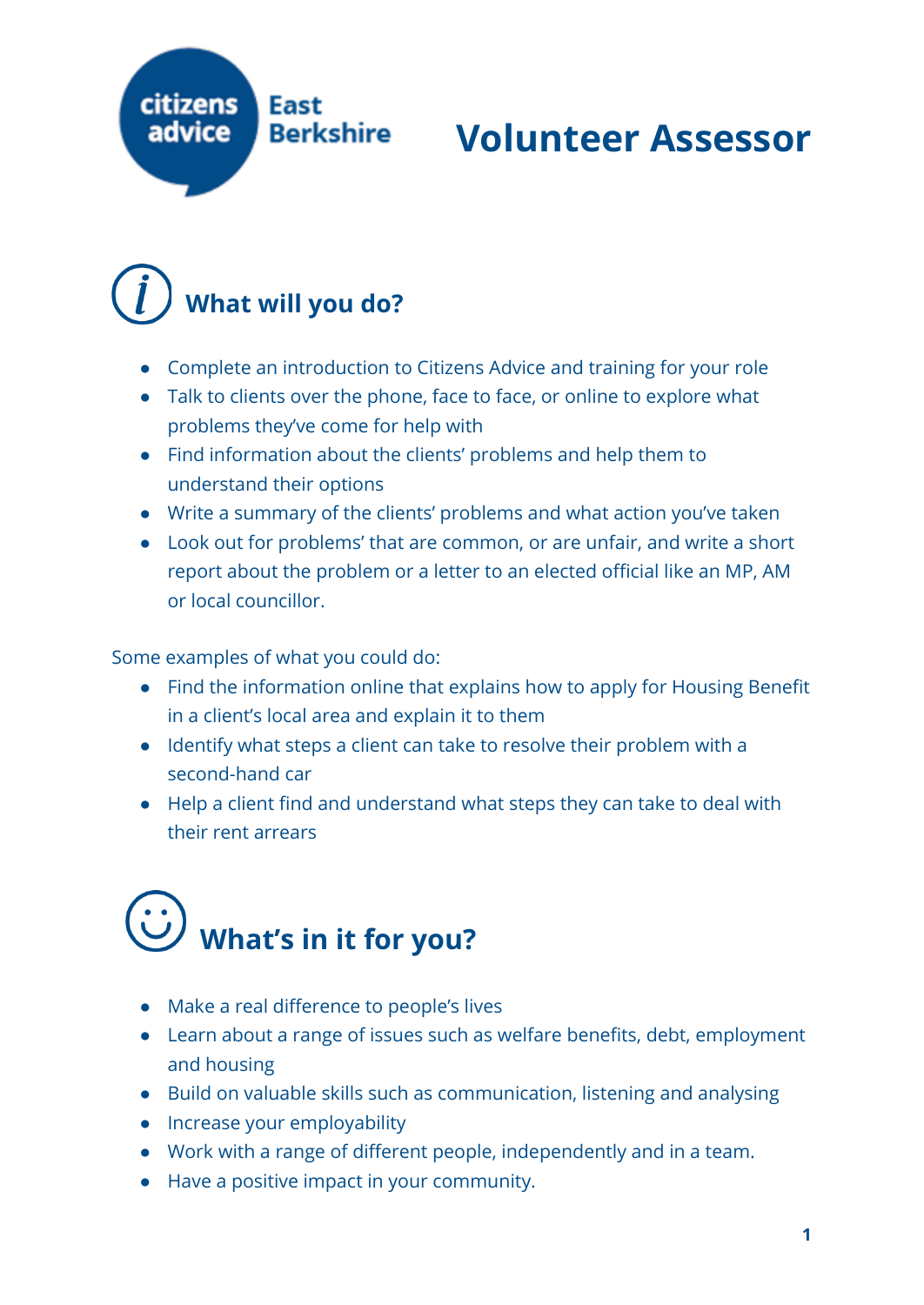And we'll reimburse expenses too.

No prior experience is necessary in these areas as you'll receive full training.

### **What do you need to have?**

You don't need specific qualifications or skills, but you'll need to:

- Be friendly and approachable
- Be non-judgmental and respect views, values and cultures that are different to your own
- Have good listening skills
- have excellent verbal and written communication skills
- Have good IT skills or willing to learn
- Be able to understand complex information and explain it to others
- Be willing to learn about and follow the Citizens Advice aims, principles and policies, including confidentiality and data protection
- Be willing to undertake training in your role

# **How much time do you need to give?**

Ideally, we ask for 6 hours per week, which can be over one day or spread over two days, for at least 6 months.

We can be flexible so come and talk to us.